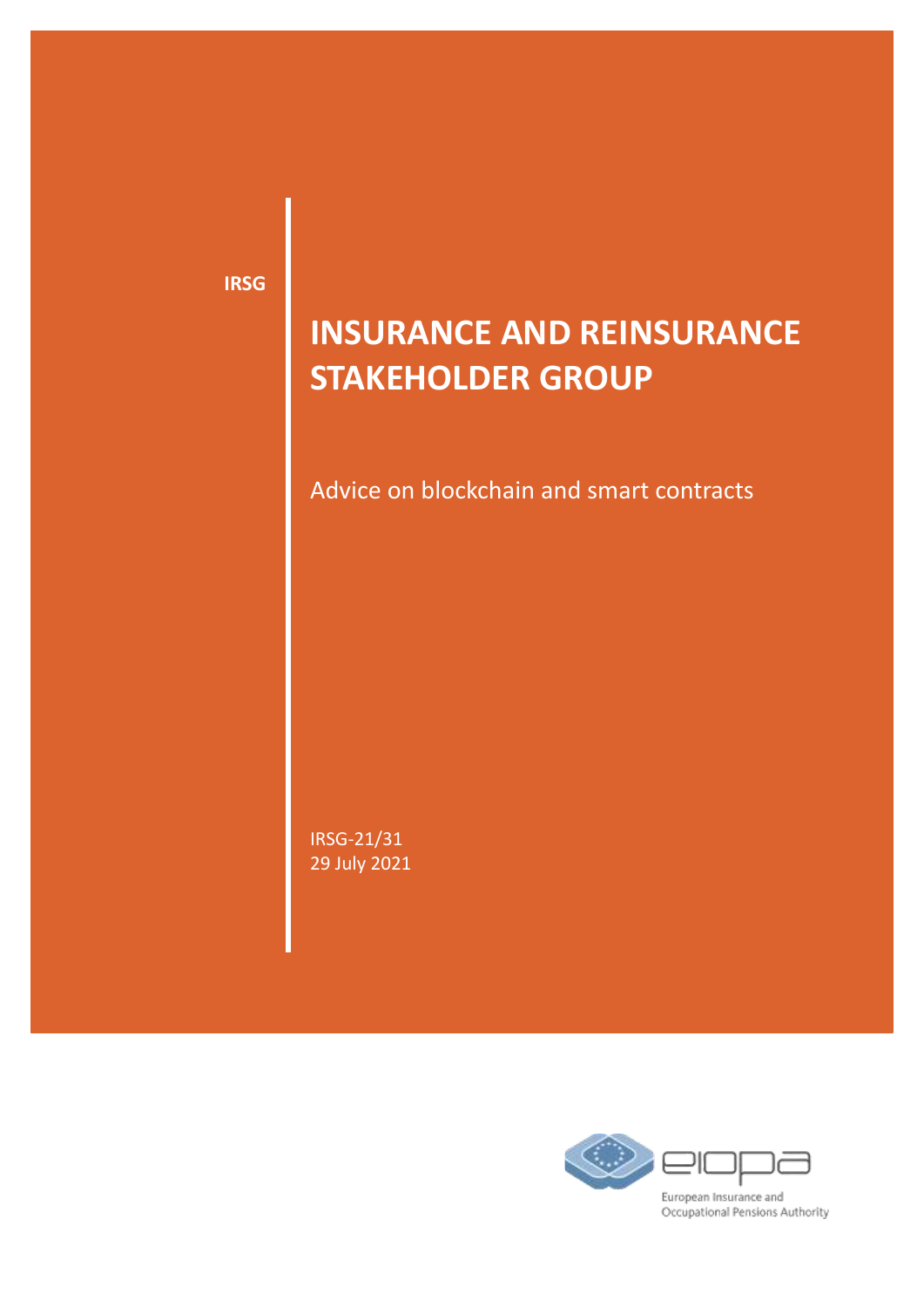# **1.In addition to those described in [this p](https://www.eiopa.europa.eu/content/discussion-paper-blockchain-and-smart-contracts-insurance)aper, can you report other blockchain and smart contract use cases or business models in the EU or beyond, that might be worth to look at from supervisory/consumer protection perspective?**

As new technologies in general, blockchain lacks trust (partly because people may not fully understand blockchain technology). However, the insurance industry can offer one of the best environments for developing practical blockchain applications and increase trust towards blockchain when getting fully involved.

Insurers across Europe and beyond are working on developing blockchain initiatives and use cases to explore its potential to serve customers better. Initial feedback is positive and demonstrates its potential as a technology that could benefit both customers and the industry. It is important to ensure that this trend can continue effectively and that insurers are given time to explore the potential use cases and applications of the technology before regulators or policymakers consider any further steps. Any steps taken in the future should be based on a continuous dialogue between insurers and supervisors/regulators.

From a supervisory/customer perspective, DLT could become a true enabler in all those areas where regulators enforce either compulsory or regulated trading. As potential use cases, the following could emerge:

- Dealing with Motor TPL claims clearance & processing at market level (notification, proof of insurance, claims clearing, Bonus Malus certification, etc.)
- Managing the mandatory risks pooling across EEAA states (Terrorism, CAT etc.)
- Providing either a standard or a marketplace for reinsurance / co-insurance agreements and the clearance of the panel positions

# **2.Please describe your own blockchain/smart contract use case/business model and challenges you have faced in implementing it, if any.**

The Blockchain Insurance Industry Initiative (mentioned in the paper): an important use case with high relevance for the insurance industry.

Streamlined international cross border claims handling: it creates efficient claims administration services across different operating entities/countries.

Challenges:

• Blockchain knowledge across the organization is still rather low so that business leaders don't easily understand where and how blockchain can fulfil certain business requirements.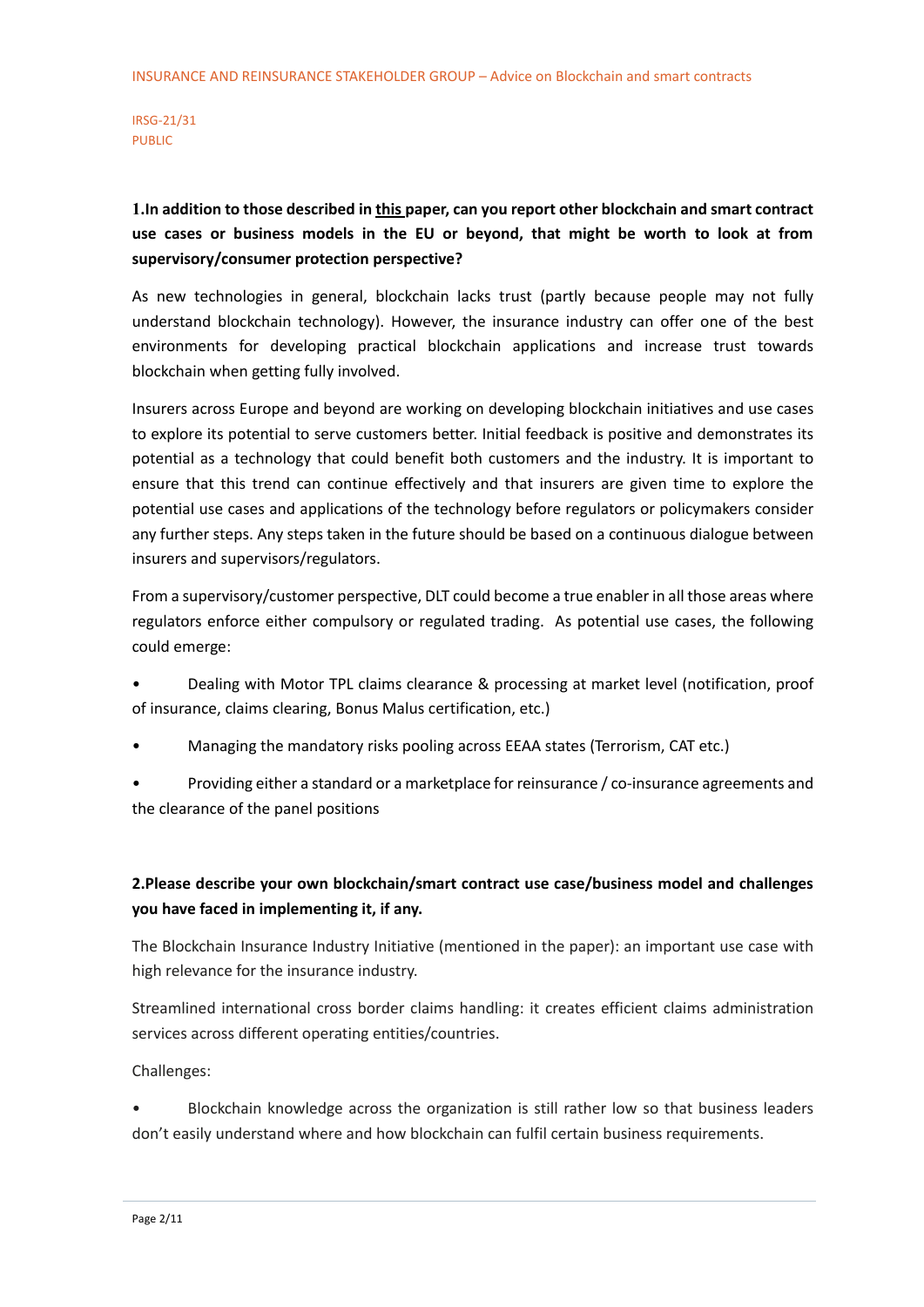• Cross border blockchain projects require extensive alignment among involved entities if simultaneous go-live is involved.

Another domain for relevant DLT implementation is the placement and management of multinational risks for both Corporate Life (Employee's Benefits) and Non-Life (Multinational Programs) businesses, to reduce the friction in exchanging both technical and accounting data across the board and engaging with the network based on a single source of truth. The main challenges so far have been:

• Engagement with the intermediaries: this has proven difficult due to some conflict of interests (perceived disintermediation move of carriers, risk of reduction of service fees etc)

Lack of a recognized standard to exchange technical and accounting data (Acord not being mature enough) to build interoperability across the network of companies (reinsurance risk transfers).

**3.Are you aware of practical examples of crypto assets use cases in insurance? Please describe these use cases, specifying the types of crypto assets concerned (e.g., payment-type, investmenttype, or utility-type) and explain whether they are already being implemented or they are still at a proof-of-concept / early stage of development.**

Development of crypto assets use cases (early stages) in areas such as: (i) Cross border payment settlement for international insurance programs; (ii) Global liquidity netting practices; (iii) Digital securities. (iv) Tokenization of physical assets

Also, the solutions around identity management that has been growing into a large issue over the last couple of years, especially in the crypto space, will be a major change that will have larger reaching effects than just crypto as a trade-able asset. The anti-money laundering laws that exist are currently a bit of a pain point for crypto assets. This has led to solutions in the crypto space to try and simplify user identification. Meaning, that businesses that are dependent on AML rules can now have a fully auditable trail of customer information without having to verify it themselves. They just need to validate that the user they're interacting with has been validated by a trusted oracle of identity. This has the potential to be in effect in traditional banking, decentralized finance, as well as insurance. . [https://www.kilt.io/wp-content/uploads/2020/01/KILT-White-Paper-v2020-Jan-](https://www.kilt.io/wp-content/uploads/2020/01/KILT-White-Paper-v2020-Jan-15.pdf)[15.pdf](https://www.kilt.io/wp-content/uploads/2020/01/KILT-White-Paper-v2020-Jan-15.pdf)

A promising use case for insurance is related to the tokenization of Assets, such as in the Art sector or for specialized utilities such as renewable energies etc and the consequent placement on the market of the relative crypto-securitization of such assets. This, joined up with proper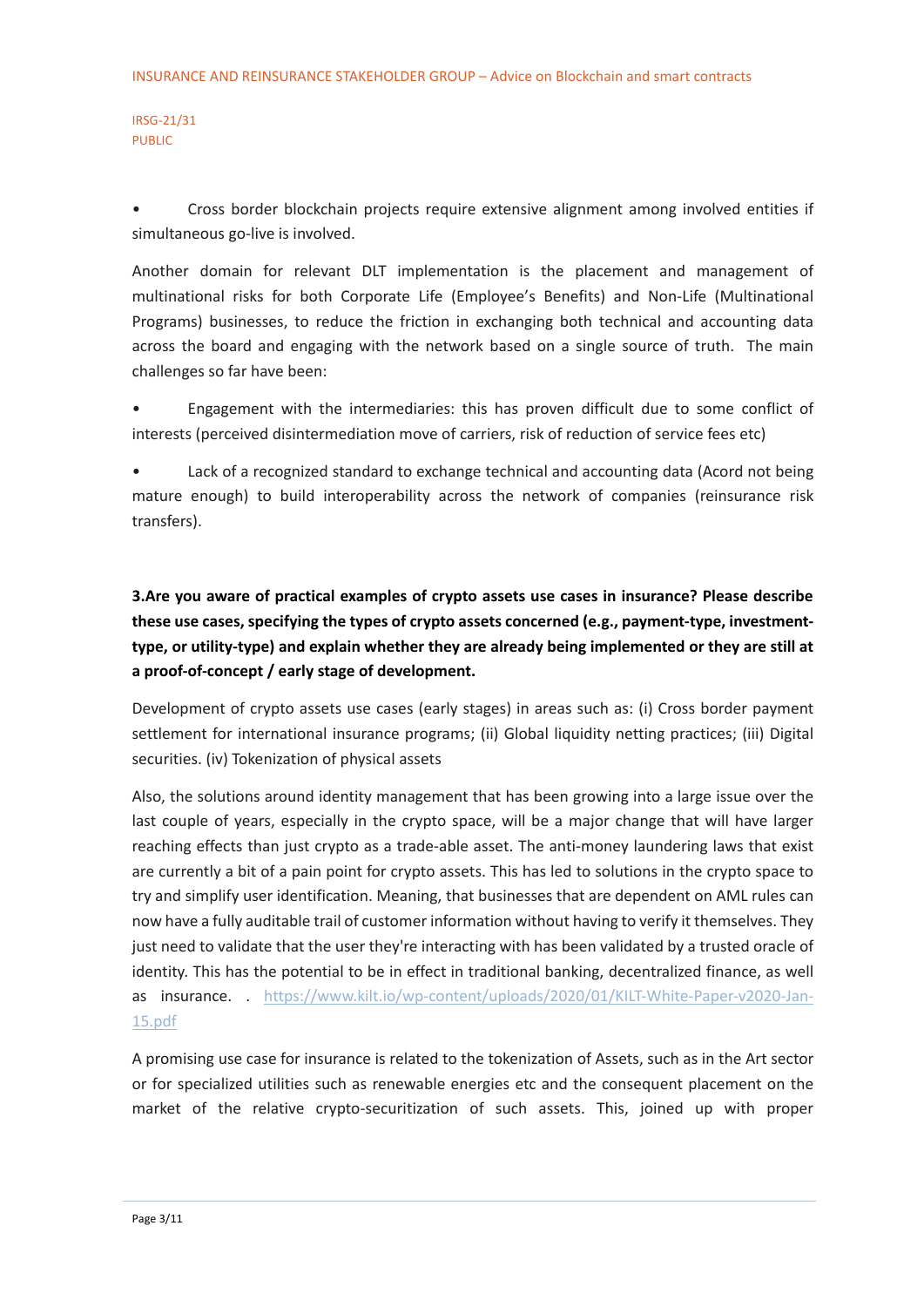identification/certification oracles and parametric/indexed valuations, could allow to greatly simplify trades and facilitate insurance backed trading markets

**4. Without prejudice of your reply to the previous question, are you aware of insurance products covering the loss or theft of crypto assets being marketed to retail or commercial clients? Please explain your response**.

Ethereum developer community (Etherisc) that develops different insurance-related blockchain applications have shown interest in this kind of application. New applications, as 1) crypto wallet insurance and 2) Collateral protection for crypto-backed loans, have been designed but their further use and marketing to retail or commercial clients is still to be actualized. See: : [https://etherisc.com/#products](https://eur03.safelinks.protection.outlook.com/?url=https%3A%2F%2Fetherisc.com%2F%23products&data=04%7C01%7CPierpaolo.Marano%40unicatt.it%7Cefe6f22ab9a34077315308d93c091c44%7Cb94f7d7481ff44a9b5886682acc85779%7C0%7C0%7C637606832097183576%7CUnknown%7CTWFpbGZsb3d8eyJWIjoiMC4wLjAwMDAiLCJQIjoiV2luMzIiLCJBTiI6Ik1haWwiLCJXVCI6Mn0%3D%7C1000&sdata=wOSw2Hr%2Be8BXQch4On7ZK%2FmLaeJyG6zDMCRKyuVHZ%2FM%3D&reserved=0)

Moreover, Polkacover is marketing itself as the first DeFI (decentralized finance) insurance marketplace for the global crypto ecosystem. They are working with traditional insurers to create an online platform where insurance can be bought. See [https://polkacover.com/index.html#platform](https://eur03.safelinks.protection.outlook.com/?url=https%3A%2F%2Fpolkacover.com%2Findex.html%23platform&data=04%7C01%7CPierpaolo.Marano%40unicatt.it%7C1ff4db7101b7447267af08d93af253ed%7Cb94f7d7481ff44a9b5886682acc85779%7C0%7C0%7C637605635963920204%7CUnknown%7CTWFpbGZsb3d8eyJWIjoiMC4wLjAwMDAiLCJQIjoiV2luMzIiLCJBTiI6Ik1haWwiLCJXVCI6Mn0%3D%7C1000&sdata=6rRn3yh2nCg7U7KgnZAZeJXetRp9x%2B43cyMxdkgB5ek%3D&reserved=0)

A rather extensive overview describing cases of insuring cryptos is provided by A. Zucherman, Insuring Crypto: The Birth of Digital Asset Insurance, available at [https://papers.ssrn.com/sol3/papers.cfm?abstract\\_id=3756619](https://papers.ssrn.com/sol3/papers.cfm?abstract_id=3756619)

## **5. How do you think that the investments in crypto assets by insurance undertakings will evolve during the next 3 years?**

We expect insurers' investments in crypto assets to increase over the coming years; reasons being:

• The market for crypto assets (still immature today) is growing as new market entrants with a "digitally native" mindset will be open to offering assets (corporate debt, loans) in a "digitally native" manner.

- Access to crypto-assets has been and will further be eased, e.g., via investment vehicles.
- Regulation on markets in crypto assets (underway in many jurisdictions) will provide safeguards for investors.

**6. How do you think the European Commission's draft legislative proposal on markets in crypto assets (MiCA) will impact the use of crypto assets in the insurance sector?**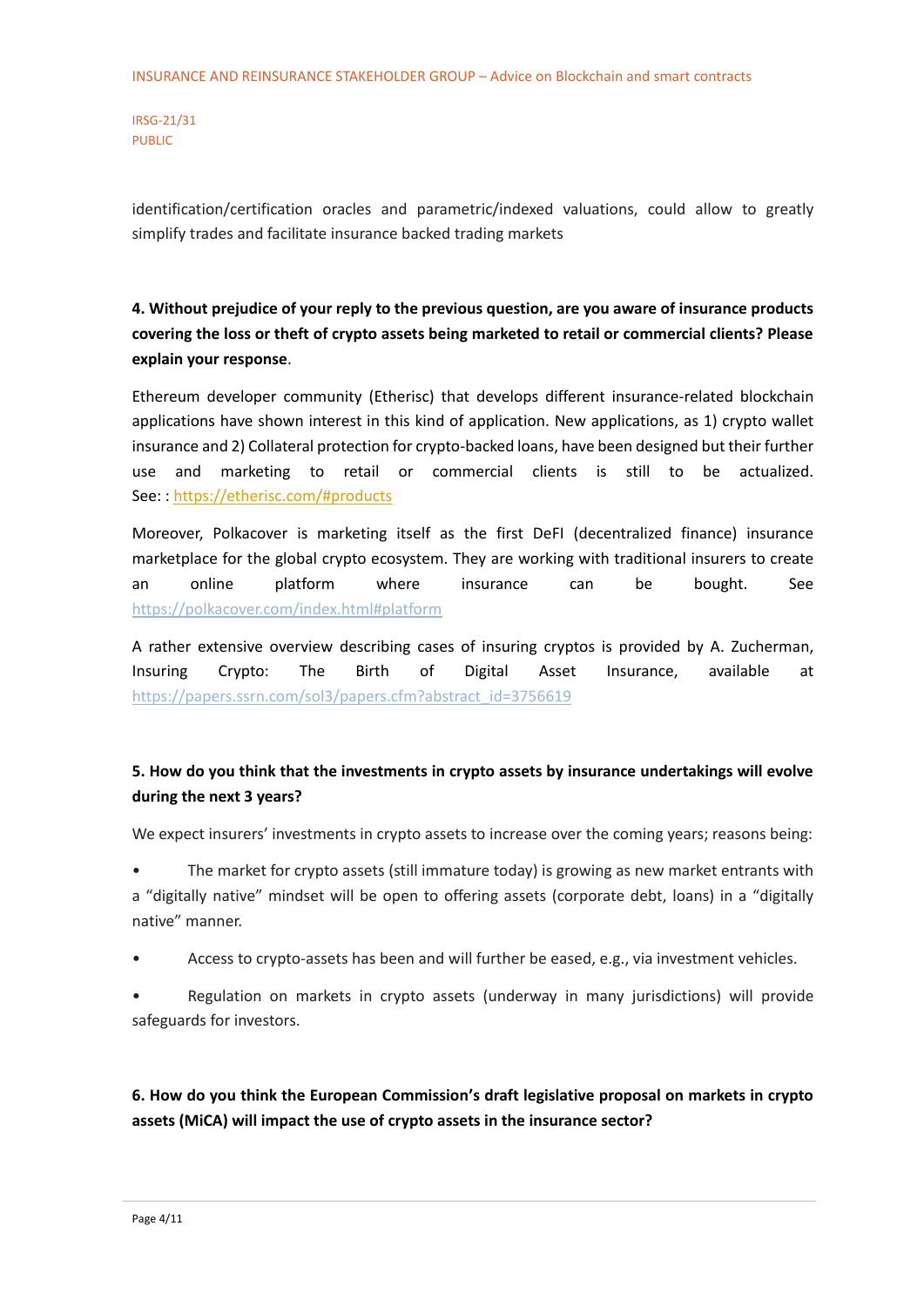As it stands, MiCA is not clear enough on how fully decentralized public crypto assets will be regulated. Even if there are certain legal provisions concerning these crypto assets, there is no clarity on how the regulatory measures will be enforced in practice. In the case of Bitcoin, for instance, it is unclear where liability lies, whether with the miners, the people running the nodes (which often coincide with miners), the developers maintaining and updating the Bitcoin code, the wallet providers, or centralized platforms providing onboarding solutions to get into Bitcoin. It would seem that MiCA will only really affect centralized well-identified actors while skipping the issue of diffused liability for all other decentralized actors.

From an insurance standpoint, the EU commission should favor the evolution of insurance and banking investment products (e.g., Unit and Index-Linked) towards MiCa regulated solutions, in order to facilitate comparison, trading and standardization that in turn will lower commissions.

## **7. Do you see other blockchain/smart contract use cases in RegTech/SupTech that might be worth to look at further from supervisory/consumer protection perspective?**

As noted in the discussion paper, there is clear potential for blockchain to be used by supervisors to support their supervisory review process and make it more flexible and responsive. In this respect, the technology can be used to help facilitate both SupTech and RegTech solutions.

One area where the technology could offer great potential is in helping to automate regulatory reporting. This would help to make it more efficient and transparent for both supervisors and insurers while at the same time reducing the overall compliance costs for the industry.

When looking at different use cases in this area, the key focus should be on solutions that can lower the overall costs associated with regulatory compliance and supervision and reduce the burden for both the insurance industry and supervisors.

There would also appear to be merit in exploring the potential for blockchain solutions to facilitate and further enhance the exchange of data between supervisory authorities.

Beyond the already mentioned use cases, worthwhile exploring the following areas:

- Contract certainty rules (proof of insurance, proof of privacy, proof of payment etc.) and key customer/product data publishing (e.g., unit-linked, index-linked product value assessment)
- international and domestic clearance houses, such as cross border tax payments, levies etc.

**8. Please describe your own blockchain/smart contract use case/business model in RegTech/SupTech and the challenges you have faced in implementing it, if any.**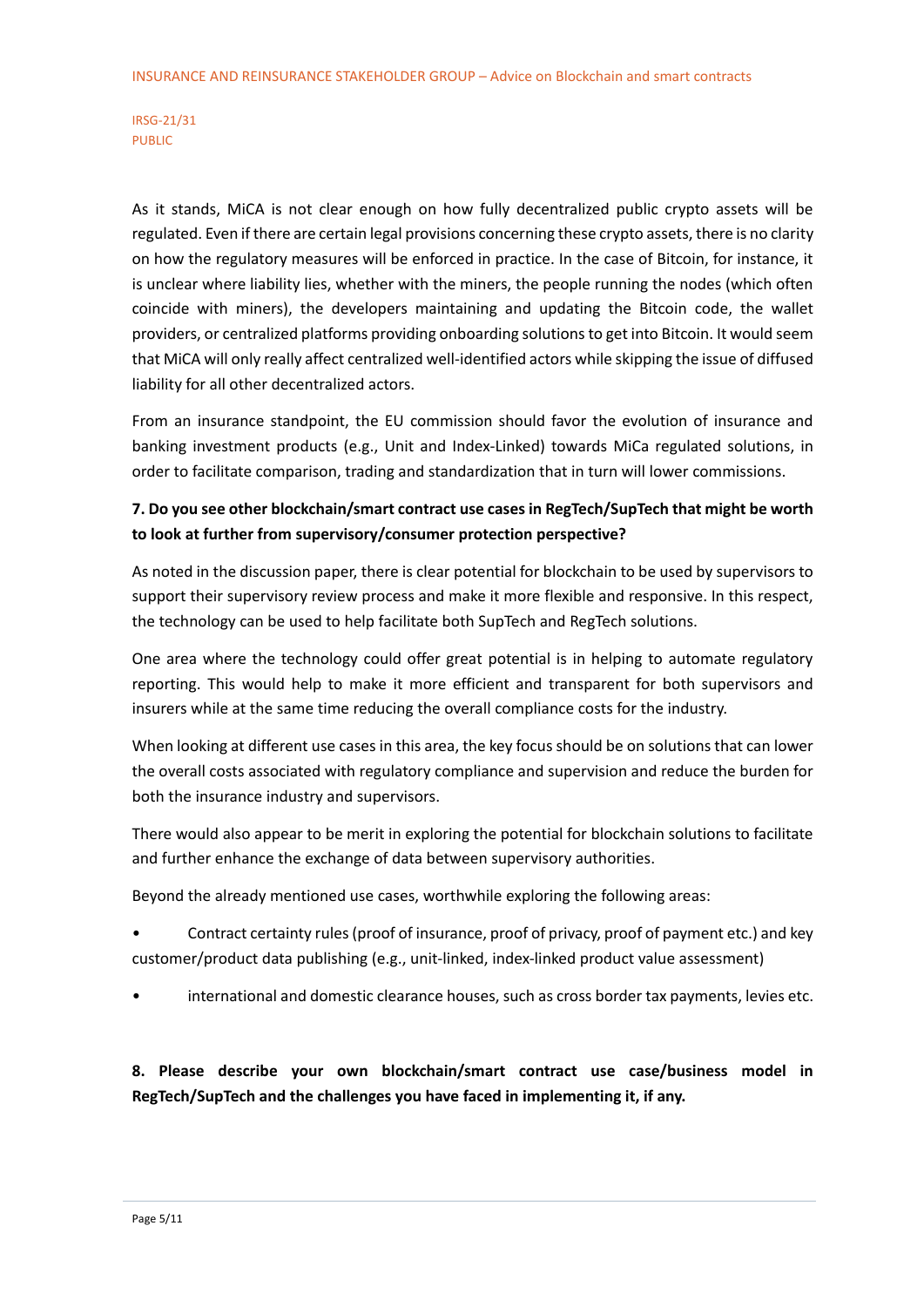The main area for development we have been faced with is related to the insulation and protection of customer data, which should be stored as a specific ledger completely owned by the customer himself, with access/enrichment being delegated to specific actors under the complete control of the customer himself.

## **9. Do you agree the potential risks for the a) industry, b) consumers and c) supervisors are accurately de- scribed?**

We do not agree with systemic risk and money laundering risks as presented. When new technology emerges, it is always unsure whether the emerging technology should conform to an outdated system or whether it is the outdated system that needs to adapt to the new technology. Money laundering and systemic risk issues are directly linked to the way money is created under the existing system: via debt. Other monetary systems (such as a monetary system based on the Relative Theory [of Money\)](https://en.trm.creationmonetaire.info/) do not have these problems or risks and can easily handle the emergence of crypto assets all the while addressing problems of money laundering and systemic risk.

#### **10. Are there additional risks?**

A new monopoly/oligopoly could be created when potentially disrupting the value chain via DLT (e.g., with oracle data). Therefore, regulatory bodies should endeavor to enforce open standards to maintain free market / lower barrier entrance.

Moreover, legal certainty and reliability in blockchains are strongly connected with the existence of a trustworthy system for digital identity: Individuals and undertakings must have verifiable digital identities. The lack of such a harmonized system is a risk. It is, therefore, crucial to relate to the ongoing work on EU- digital identity regulation.

Since identity is a very sensitive issue, any digital identity should replicate the attributes of "physical" identity documents, especially making sure that no authority can arbitrarily alter or delete a proof of identity, which is a fundamental right. Furthermore, to avoid any abuse, data theft or identity theft, any identity verification should be limited to YES/NO condition checks, with no data being shared with the third party. For instance, it is possible to create a smart contract that can only query a digital identity by checking for certain conditions like proof of residence (Is the person residing in a specific country? YES/NO) and age (Is the person above 18? YES/NO). This guarantees that no data is leaked to third parties while still guaranteeing that a user fulfils the conditions to access a service. The de-anonymisation of a user would require an official query from a judiciary authority.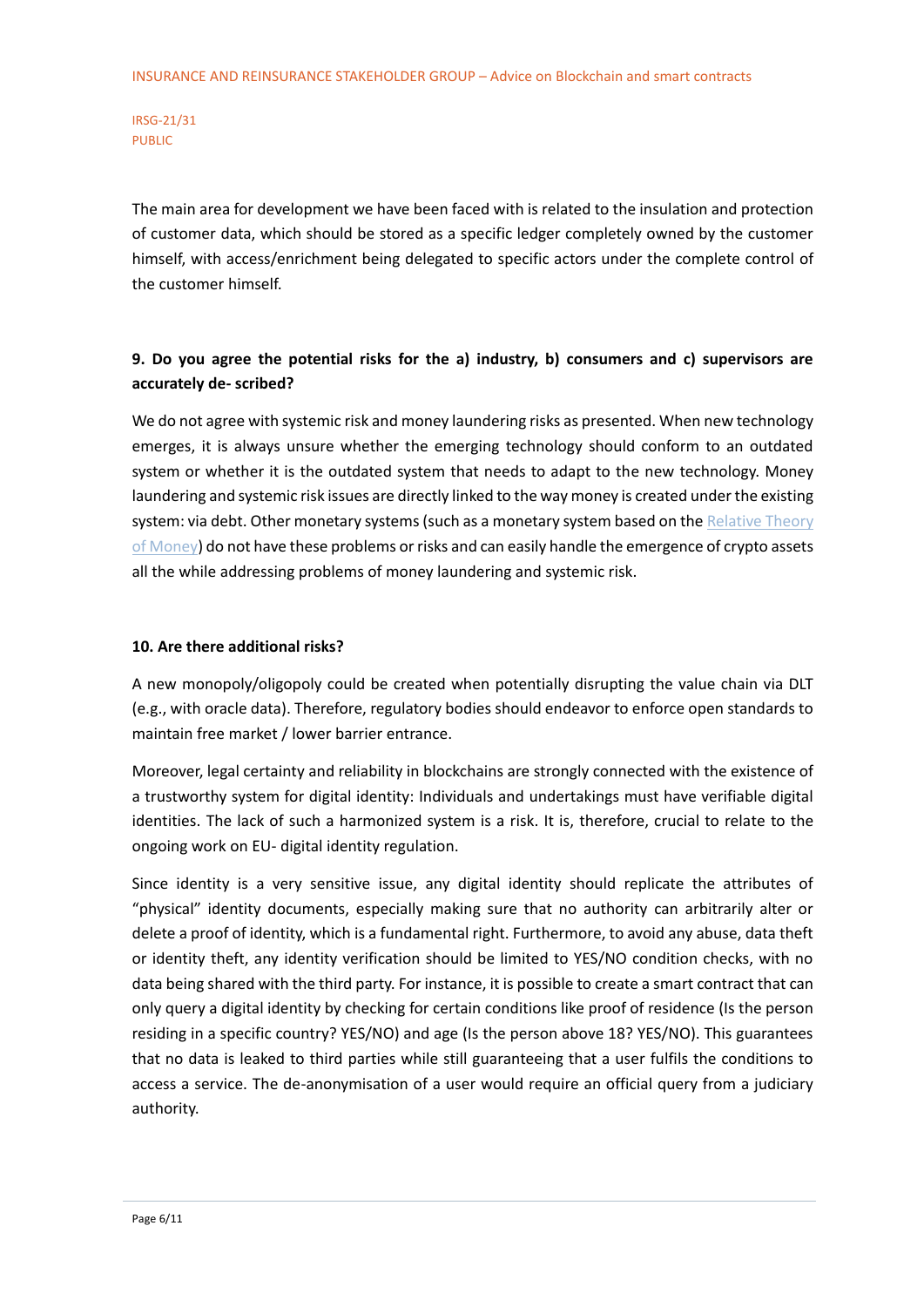## **11. Do you consider that the current regulatory and supervisory framework is adequate to capture these risks? If not, what can be done to mitigate these risks?**

The regulatory and supervisory framework should be innovation- and digital-friendly, technologically neutral, and sufficiently future-proof to fit the digital age and encourage digital innovation. Therefore, an important starting point is to look at the existing framework and see where the rules may need to be adapted to meet these objectives and respond to digital developments.

Existing rules such as the GDPR, for example, can address many of the issues that may arise from the use of blockchain technologies, e.g., protection of personal data, ensuring accountability of companies, etc. However, certain well-established requirements of the GDPR create challenges and legal uncertainty (e.g., applying the right to be forgotten) in a blockchain context. They may limit the potential use of blockchain technology where companies fear falling foul of the rules. Therefore, it would be worth looking at areas such as this to see if further guidance may be necessary regarding the application of the GDPR to the use of new technologies in financial services.

In the context of smart contracts, the current regulatory and supervisory framework for the insurance sector should continue to be sufficient. Existing conduct of business requirements, for example, would continue to apply as they are intended to be technology-neutral and should therefore be equally fit for smart contracts.

Regarding private blockchains, there are many ways to mitigate risks that can be addressed with current regulation or new regulation. However, it is implausible that any regulation will address risks emerging from public blockchains since there is no clear way to enforce these regulations. Furthermore, there is no example, at present, of a country having successfully influenced the protocols or governance of public blockchains via regulation. Thus, the only impact of regulation so far is to restrict or ban the emergence of centralized public intermediaries (such as exchanges), facilitating the interaction and engagement of citizens with public blockchains.

New risks emerging from public blockchains should be addressed by developing a common opensource body of resources and know-how for public blockchain developers to have all the tools at their disposal to address the risks identified and avoid making common mistakes in their programming. In addition, supervisory authorities should set up special working groups which include public blockchain developers from prominent existing public blockchains which might be used for insurance and/or financial products (Ethereum, Cardano, Solana, etc.), organizations engaged in developing standards such as Consensys, and key stakeholders representing the interests of consumers and incumbent business players to facilitate interoperability and take-up of these new solutions by incumbents, and interface directly with consumer organizations to prevent certain risks. Up until now, there has been no cooperation or engagement between regulators and public blockchain developers.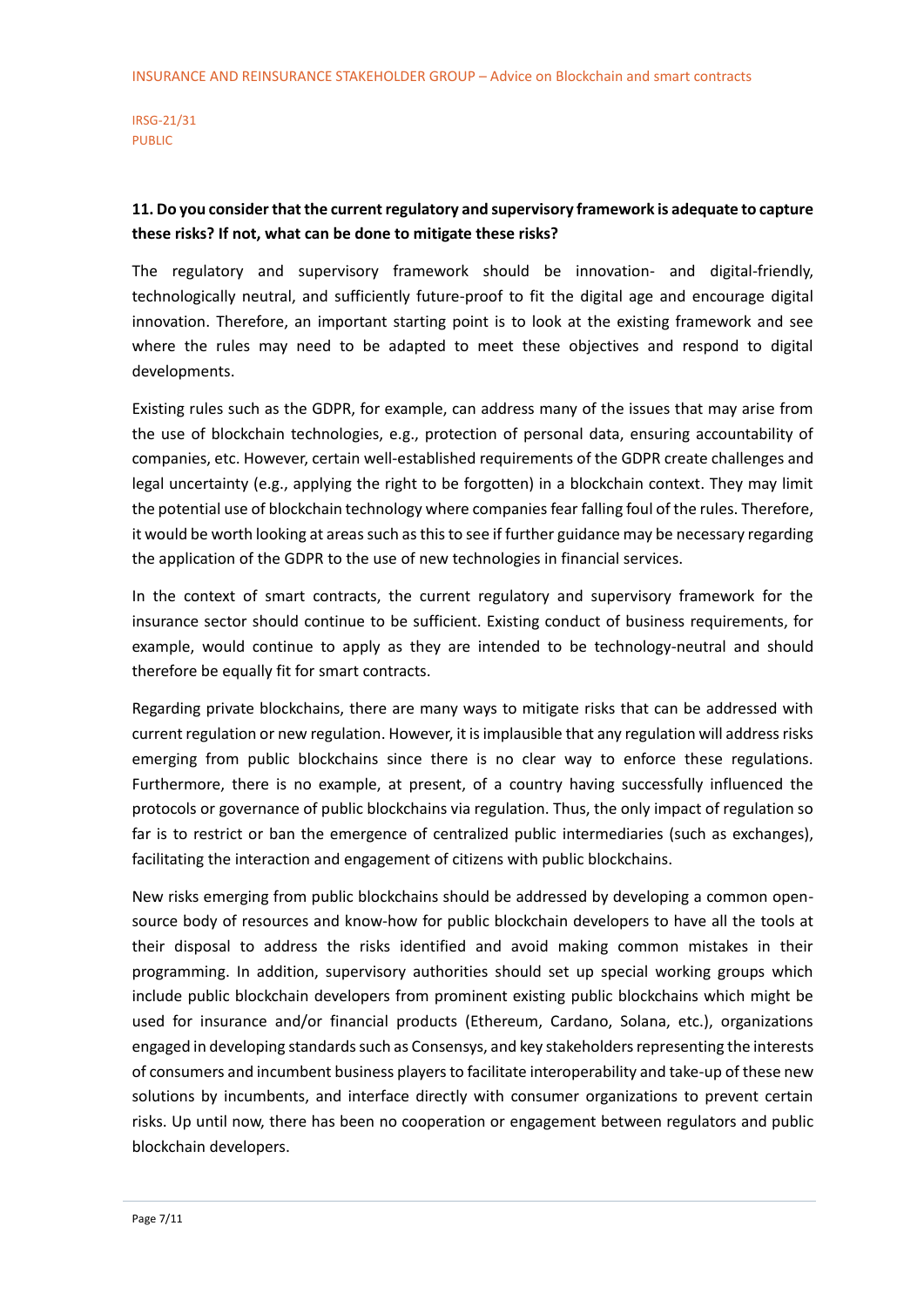## **12. Do you agree the potential benefits for the a) industry, b) consumers and c) supervisors are accurately described?**

The benefits have been well identified. The use of blockchain technologies offers advantages in terms of more secure and faster transactions, low operational costs, greater transparency and reliability of the data and improved traceability. This carries great potential to make a significant different for insurers in terms of increasing trust, reducing costs, detecting fraud, making payments more efficient, and managing and storing customer data.

#### **13. Are there additional benefits?**

Public blockchain solutions might help blur the line between "consumer" and "service provider" since consumers can engage in various ways in public blockchain products and public governance. For instance, consumers can help secure the network (via staking a token, for instance, as in Ethereum, thereby supporting smart contract execution), or become decentralized oracles (like Augur), decentralized escrow service providers, or decentralized mediators in case of conflict between a consumer and a public blockchain protocol or another intermediary. In the future, consumers can at the same time be users of a public blockchain and service providers of that same service by helping maintain the protocol or engaging directly with the protocol.

The smarter and more open while protected use of data will potentially disclose the access to new products and services beyond the pure insurance coverage, as the customer could be offered advice in stronger relation to their unexpressed needs, simply by showing them the risk context to which they are exposed based on the ledger data they are making available. In addition, data enrichment and data augmentation on top of native customer data could be used to counsel customers on various add-on solutions to improve their risk position and better decide on how to deal with external factors.

#### **14. What can be done to maximise these benefits?**

Make sure public authorities and supervisors come to terms with the unique nature of public blockchains and the limits of traditional regulatory approaches to addressing certain risks, which should lead to the emergence of a more open approach, with the set-up of systematic dialogue and exchange with developers of public blockchains to help bring about common standards and approaches in coding and launching public blockchains, with most security and public governance problems addressed immediately. Foster the development of a healthy eco-system of public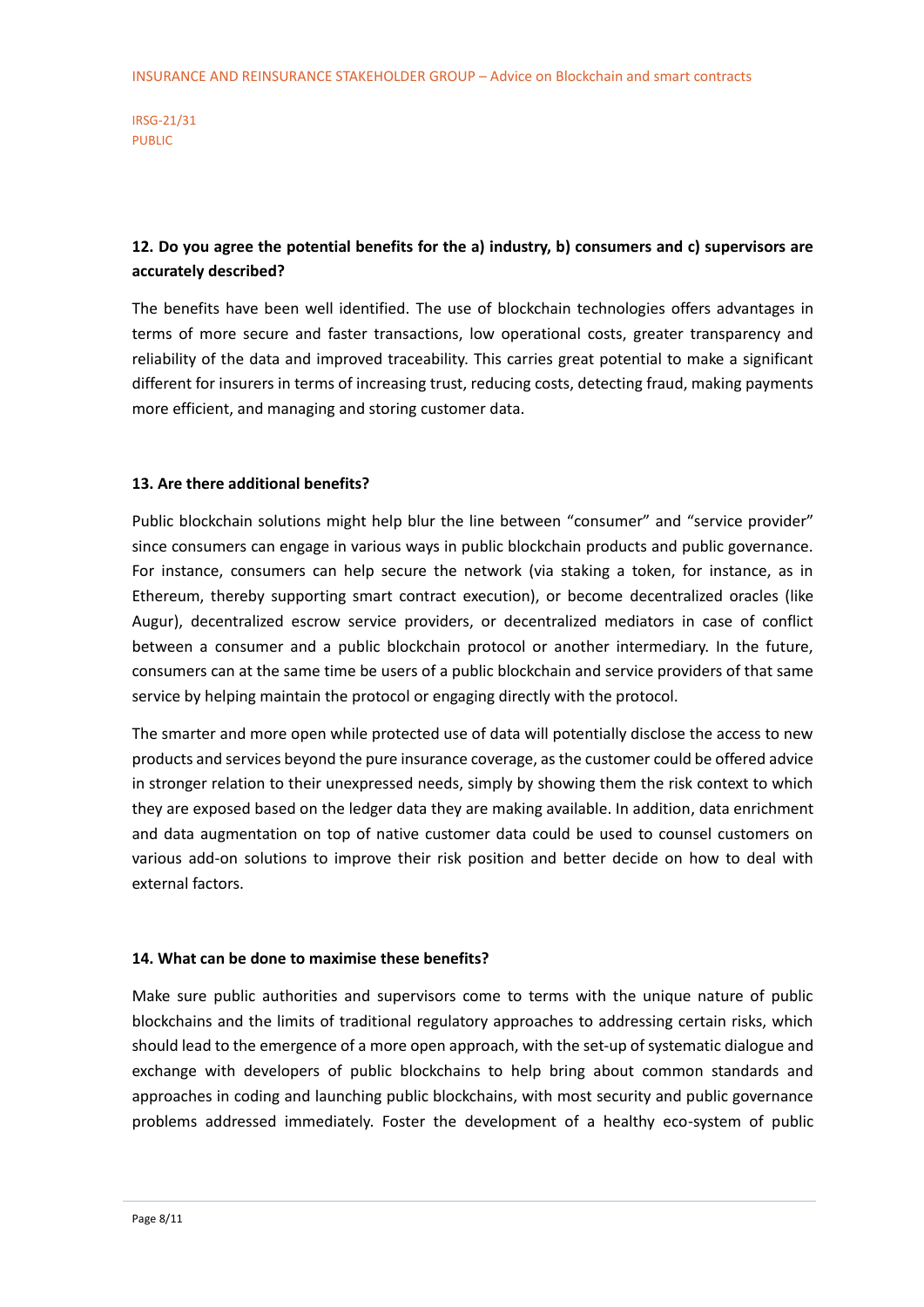blockchains, with all the necessary resources and tools to help emerging projects develop, for instance, by providing free auditing services and technical advice.

Promote and maintain a very open data exchange standard for the industry value chain (mirroring what has happened with the GSM standards in the mobile space) so that more and more players could access the DLT and contribute to its development.

## **15. Do you agree the barriers highlighted in this chapter exist?**

Yes, but these barriers only concern the use of smart contracts by incumbent insurance players. There are hardly any barriers when it comes to the use of smart contracts of decentralized public blockchains by consumers directly. For instance, any consumer can freely install non-custodial wallets such as Argent on their smartphone and interact with various smart contracts with no KYC process. There is no way to stop this from a regulatory perspective, just like there is no way to stop distributing open-source software like Tor (which helps keep your Internet connection private and anonymous).

Furthermore, even if RegT and SupT should embrace and improve the guidance brought forward by mass adoption of technology (e.g., Bitcoin), that typically contribute to set the global standards. Incremental compliance should be adopted instead of complex, comprehensive issuance of large bodies of supervision.

#### **16. What additional regulatory barriers do you see?**

#### **a) in EU insurance legislation.**

## **b) in EU non-insurance legislation.**

It will be crucial to ensure that the application of EU privacy and data protection rules does not create unnecessary barriers to the deployment of blockchain technology solutions in the financial sector. The underlying principles of blockchain technology already raise certain questions regarding compatibility with existing legislation. The GDPR, for example, sets out numerous rights for the data subject, such as the right to be forgotten and the right to rectification, as well as requiring data to be kept in a form which permits identification of data subjects for no longer than is necessary for the purposes for which the data is processed. This needs to be reconciled with the fact that blockchain technology is designed to be an immutable and permanent record of all transactions.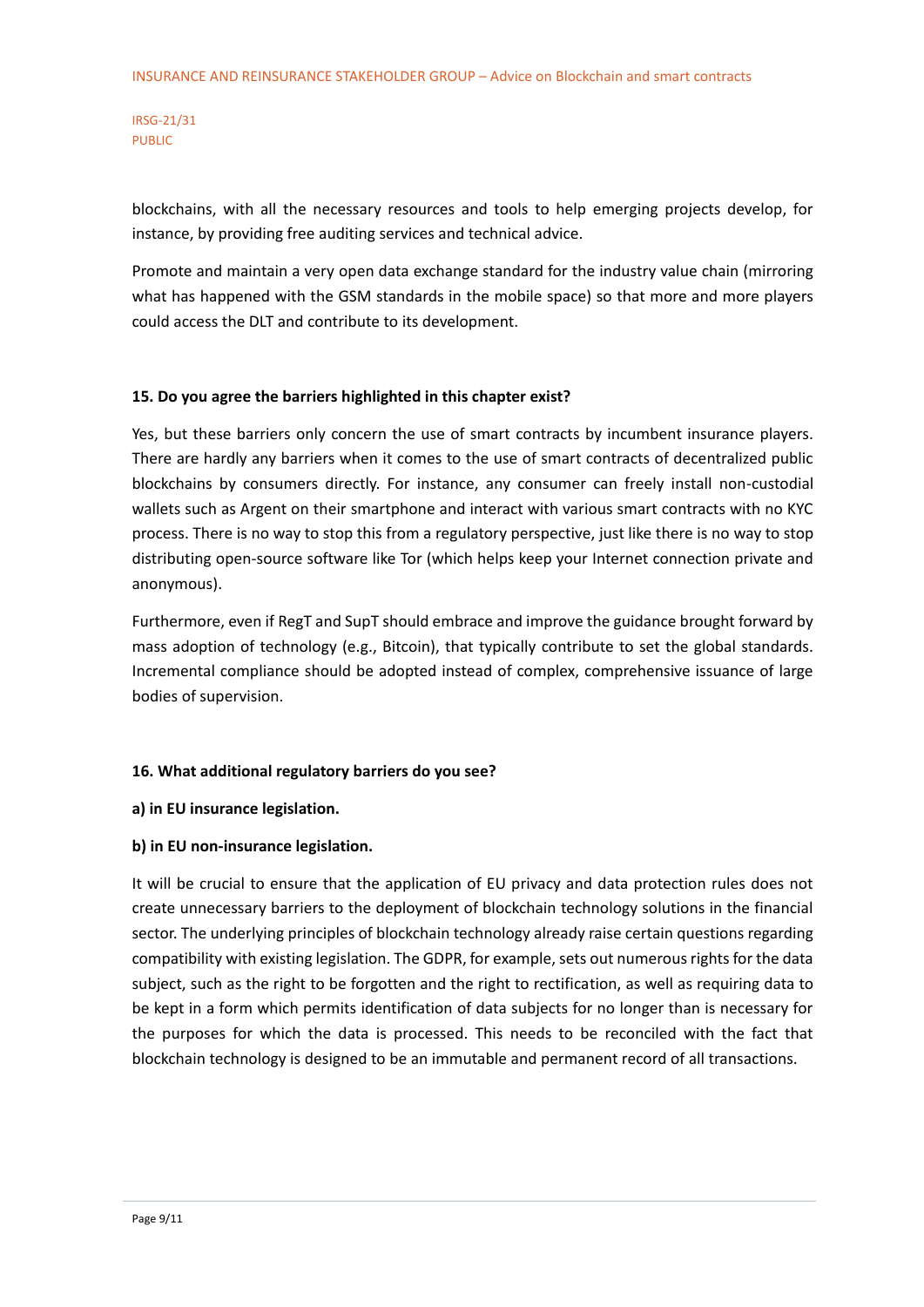## **17. What are in your view the main regulatory and non-regulatory barriers preventing the use of crypto assets in insurance?**

Regulatory uncertainty on which digital assets should be deemed a security/financial instrument could prevent insurers from using crypto assets. On the other hand, a non-regulatory barrier is perhaps the lack of loss history of insured crypto assets.

## **18. Do you agree there is a need for coherent European approach to blockchain and smart contracts in insurance? What could be done to achieve this and specifically what EIOPA could do?**

There would seem to be a need for a coherent European approach to blockchain and smart contracts and a common understanding of how existing rules should be applied.

One of the crucial factors for the successful deployment of blockchain solutions will be to have continued cooperation between all the different stakeholders to avoid obstacles arising from standardisation or interoperability issues. It will also be crucial to ensure that the application of EU privacy and data protection rules does not create unnecessary barriers to deploying blockchain technology solutions in the financial sector. Furthermore, insurers also need legal certainty regarding implementing their own use cases without facing any unnecessary obstacles. Therefore, it would be important that that data protection authorities help facilitate the uptake of blockchain solutions by developing opinions or clarifications that provide companies with reasonable legal certainty regarding the use of such technologies.

Any approach must uphold neutrality in relation to different technologies. It is also key to ensure a balance between innovation and the proper protection of consumers. Legislation on consumer protection should probably create sufficient safety for consumers in blockchain/smart contracts contexts. However, this needs to be further monitored. A coherent approach could also be necessary to guarantee a level playing field across different countries and jurisdictions. This approach could consist of harmonizing the rules on regulatory sandboxes to avoid differences between the Member States. However, the harmonization must be consistent with the primary objective of European insurance regulation, which is the protection of customers.

Furthermore, EIOPA and other public authorities need to set out the conditions for official legal recognition of smart contract effects. For instance, under which conditions should a smart contract executing the transfer of ownership of a car be recognized by public authorities? In addition, EIOPA should set up open-source standards and good practices in smart contract development and use, facilitating the identification of "approved" smart contracts by consumers and service providers and help integrate smart contracts within the current legal framework. Finally, some standards are also needed to address how the legal system can "reverse" a smart contract execution, for instance, by